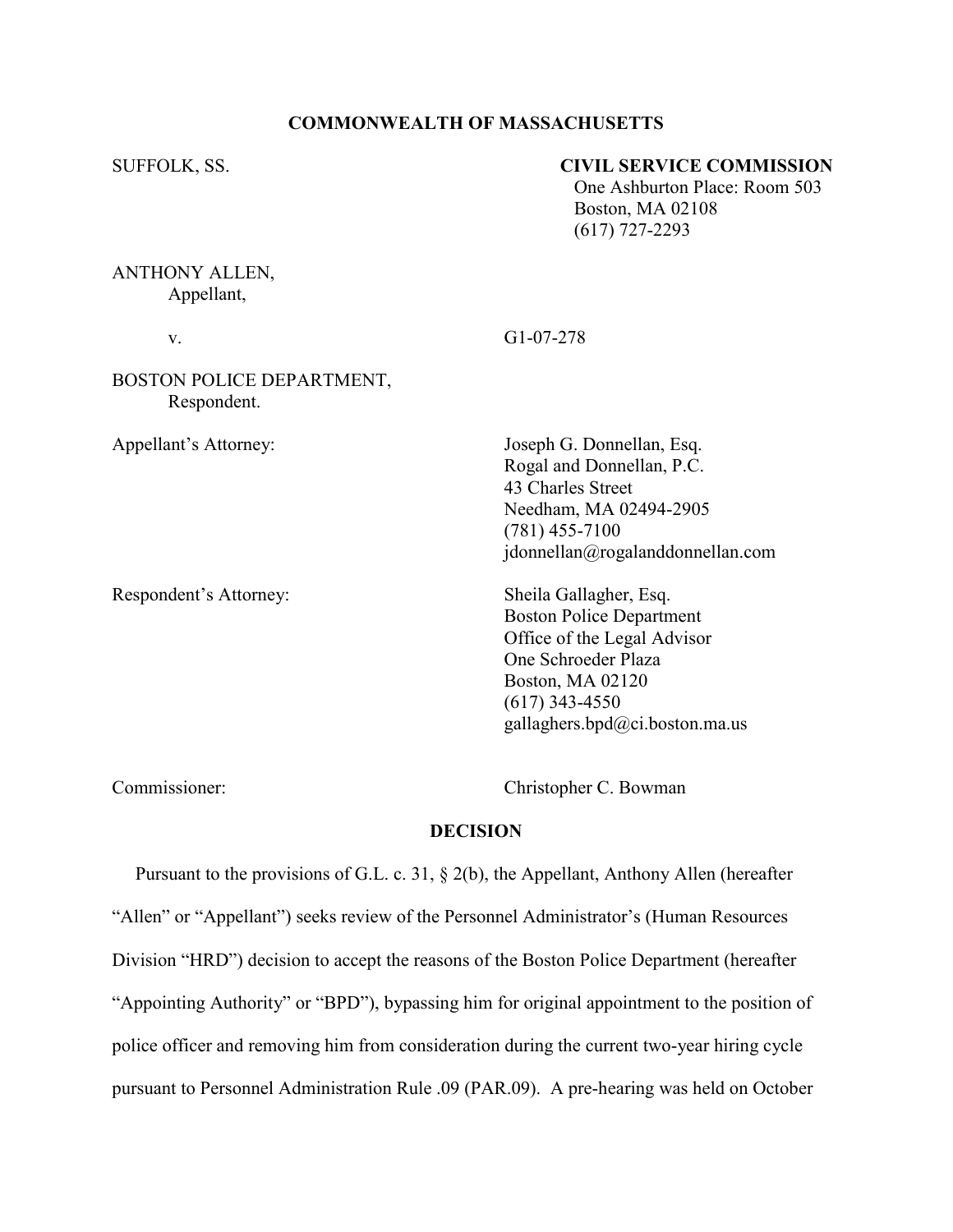18, 2007 and a full hearing was held on December 5, 2007 at the offices of the Civil Service Commission. Two tapes were made of the hearing.

## FINDINGS OF FACT:

 Fourteen (14) exhibits were entered into evidence at the hearing. Based on the exhibits submitted at the hearing and the testimony of the following witnesses:

#### For the Appointing Authority:

- Robin Hunt, Human Resources Director, Boston Police Department;
- Detective Jerome Bowen, Boston Police Department;

#### For the Appellant:

Anthony Allen, Appellant;

I make the following findings of fact:

- 1. The Appellant is a sixty-four year old male from Boston who previously served as a municipal police officer employed by the Boston Municipal Police Department prior to his position being abolished on December 31, 2006. (See Twenty-Seven Former Boston Municipal Police Officers, Sergeants and Lieutenants v. City of Boston, CSC Case Nos. D1- 07-05 – D1-07-31) (2007). (Testimony of Appellant)
- 2. On July 12, 2007, the Appellant's name appeared at the top of Certification # 70048 for the position of police officer by virtue of his prior employment with the Boston Municipal Police Department. (Exhibit 1, Bypass Letter sent to Sally McNeely by Robin W. Hunt)
- 3. On August 10, 2006, the Appellant signed his Student Officer Application and submitted it to the Boston Police Department and a background investigation was undertaken by Detective Jerome Bowen. (Exhibit 2, Student Officer Application and Testimony or Robin Hunt)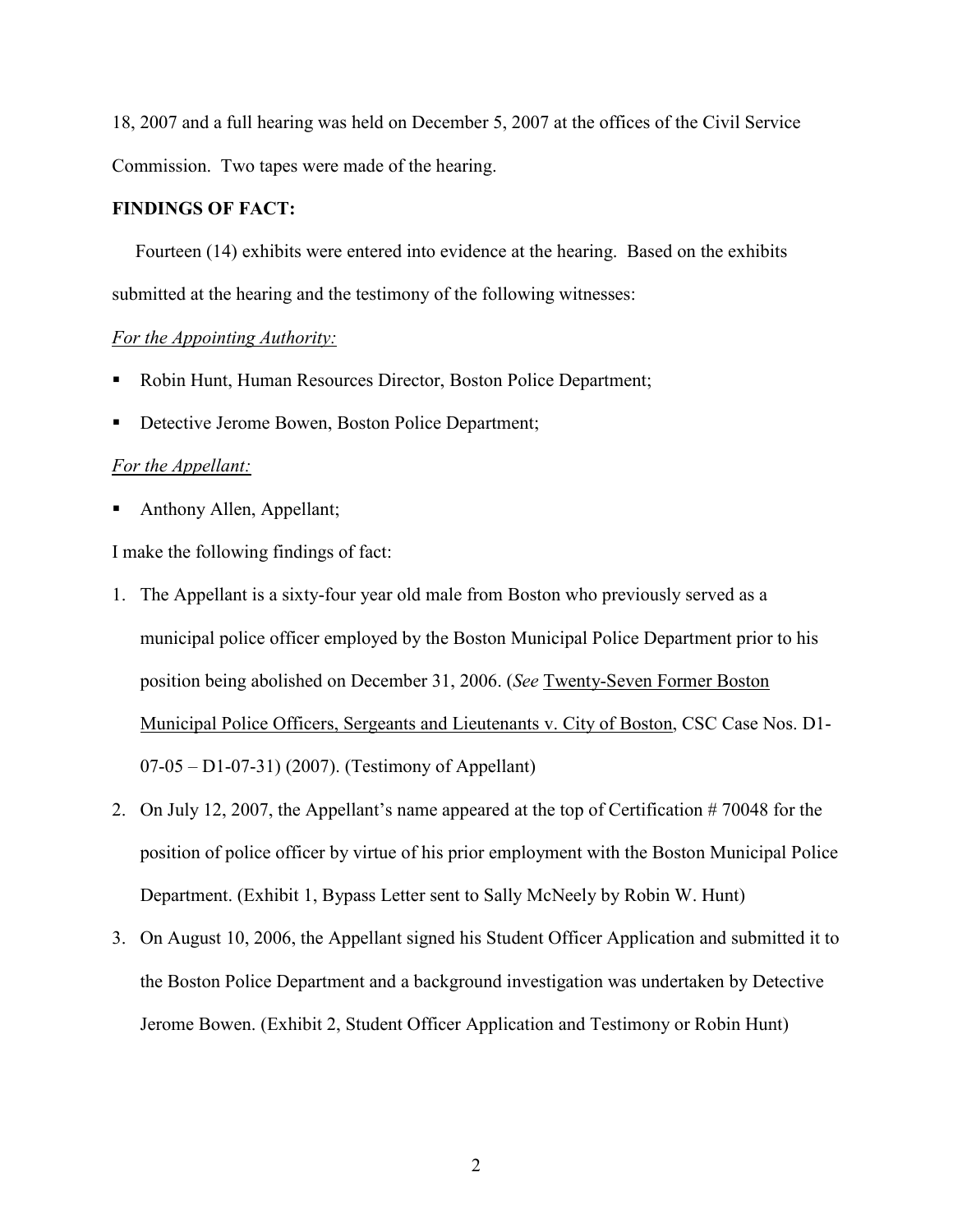- 4. Robin Hunt, Director of the Boston Police Department's Human Resources Division, testified that the result of the background investigation was presented to a Department hiring committee during a "roundtable" discussion, which typically involves the Commander of Recruit Investigations, the Director of Human Resources, a Deputy Superintendent from Internal Affairs, and an attorney from the Legal Advisor's Office. (Testimony of Robin Hunt)
- 5. Robin Hunt, as the Director of Human Resources, was a member of the roundtable discussion involving the Appellant. All members of the roundtable discussion agreed that the totality of the circumstances surrounding the Appellant's criminal and employment history rendered the Appellant unsuitable to be a Boston Police Officer. (Testimony of Robin Hunt)

## Criminal History

- 6. As part of his investigation into the Appellant's background, Detective Jerome Bowen obtained criminal docket sheets involving the Appellant from Dorchester and Roxbury District Courts. (Testimony of Detective Bowen)
- 7. On July 21, 2000, the Appellant was arraigned in Roxbury District Court for the charge of Assault and Battery. The Appellant was arraigned after a clerk's hearing was held and a complaint issued. On September 11, 2000, the case was dismissed in Roxbury District Court for want of prosecution. (Testimony of Detective Bowen, Exhibit 3, Roxbury District Court Docket Sheet # 0002CR003519 (2 pages), Criminal Complaint and Police Incident Report # 000279021 (2 pages).
- 8. When asked about the incident during his testimony before the Commission, the Appellant stated he could not remember if the victim appeared in court. The Appellant testified that he thought a restraining order was issued against him for this incident because he recalled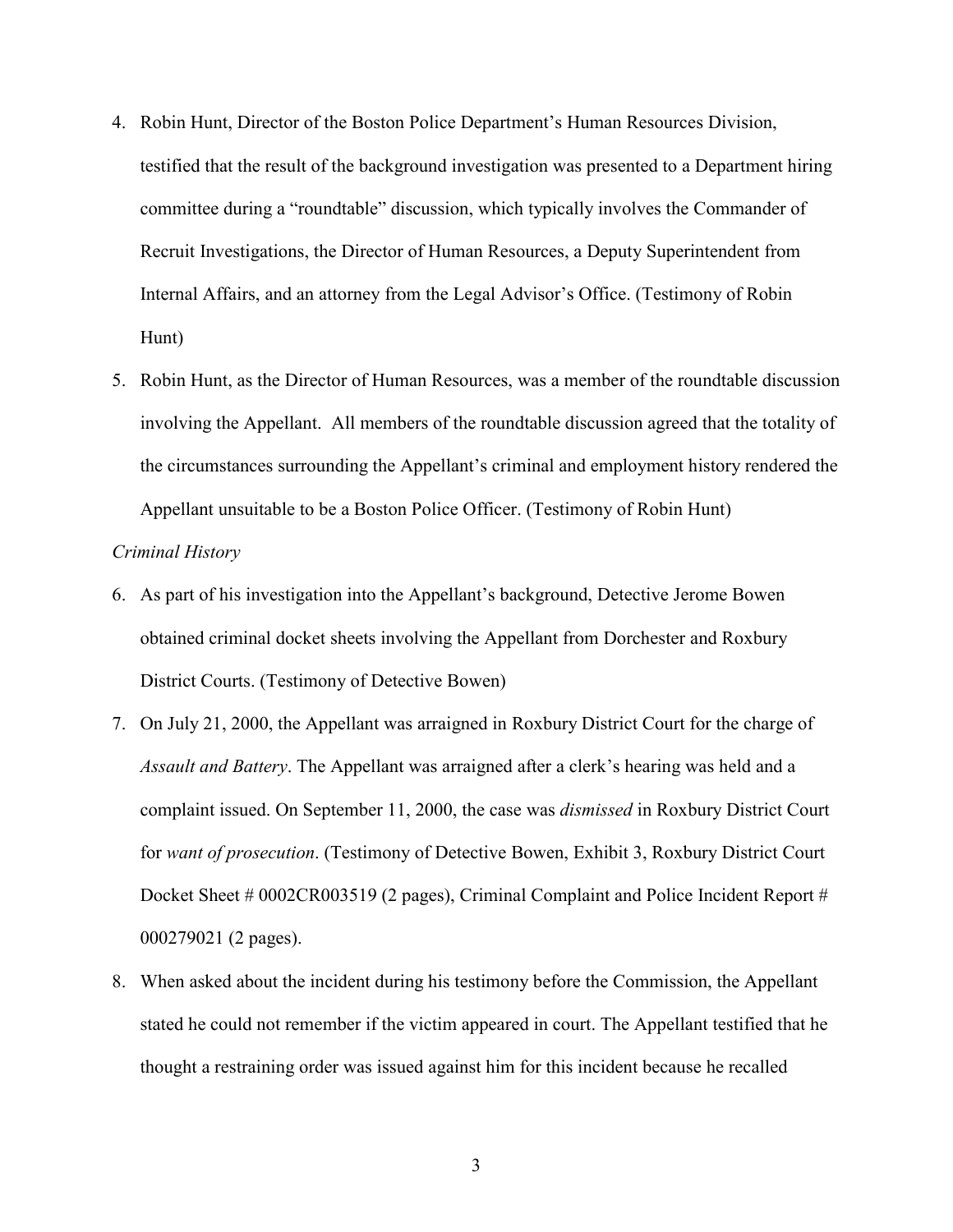receiving a restraining order under the door of his home. Detective Bowen could not find a record of a restraining order issued against the Appellant. (Testimony of the Appellant and Detective Bowen)

- 9. Detective Bowen indicated that he learned that the victim appeared at a clerk magistrate's hearing and alleged that the Appellant shoved and pushed her. The case was *dismissed for* want of prosecution. Detective Bowen explained that dismissed for want of prosecution does not necessarily mean that the incident did not happen. Detective Bowen clarified that dismissal for want of prosecution can mean that the victim did not appear or did not want to testify. (Testimony of the Appellant, Detective Bowen and Exhibit 3, Roxbury District Court Docket Sheet # 0002CR003519 (2 pages), Criminal Complaint and Police Incident Report # 000279021 (2 pages).
- 10. On March 14, 2003, police responded to the Appellant's residence for another report of domestic disturbance with a different victim. According to the victim, the Appellant struck her before she left for work. When she returned that evening, the door locks were changed and she could not get into the house. The report indicated that the victim had stated there was a history of physical abuse during her relationship with the Appellant. The Appellant was summonsed to court on the charges of *Assault and Battery* as a result of this incident. (Testimony of Detective Bowen)
- 11. When asked about this incident during his testimony before the Commission, the Appellant indicated that he locked the victim out because he did not want her staying there with her family. He could not explain how he failed to hear the doorbell when the police officers arrived at his residence that evening. (Testimony of the Appellant)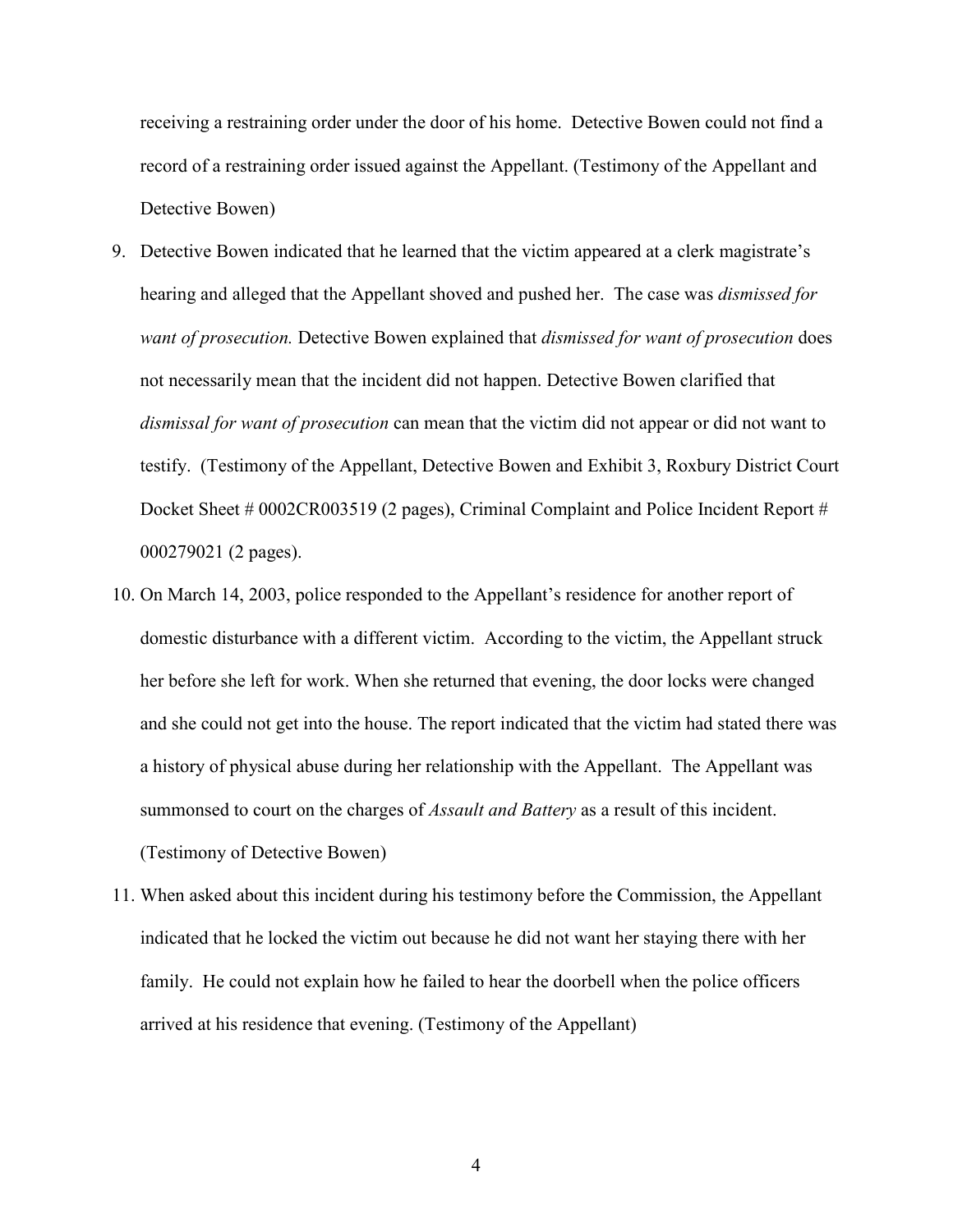- 12. On March 31, 2003, police responded to the Appellant's residence for a report of a domestic disturbance involving the same victim that had called the police on March 14, 2003. The report indicated that the Appellant scratched the victim's arm when he tried to reach for the telephone. According to the report, the responding officers did observe a scratch on the victim's arm. The Appellant was summonsed to court for the charge of Assault and Battery. The charges were dismissed for want of prosecution on July 30, 2003. (Testimony of Detective Bowen and Exhibit 5: Dorchester District Court Criminal Docket Sheet No. 0307CR001748, dated July 30, 2003)
- 13. In his job application, the Appellant wrote that Criminal Docket # 0307CR001748 was issued against him after an incident that occurred on March 31, 2003. Additionally, the Appellant checked "YES" to question 3 on page 8, when asked whether he had a temporary or permanent Protective Order issued against him pursuant to M.G.L. 209 A §3, 4, 5. (Exhibit 2, Student Officer Application)
- 14. The Appellant wrote that Criminal Docket # 0307CR001748 was issued and no 209A Order was issued against him. The Appellant also indicated that the case was dismissed and that Criminal Docket  $\#0307CR001748$  was all the information that he could find on this matter and that "any and all before were part of his permanent record." When Detective Bowen investigated further, he learned that there were two incidents that occurred within a one-week time frame involving the same victim. Both of these incidents were resolved on July 30, 2003. (Testimony of Detective Jerome Bowen and Ex. 7, Student Officer Application)
- 15. When asked about this incident during his testimony before the Commission, the Appellant denied that he had assaulted and battered his girlfriend; however, he admits that he called the police that evening in an effort to remove her from his home. The Appellant also stated that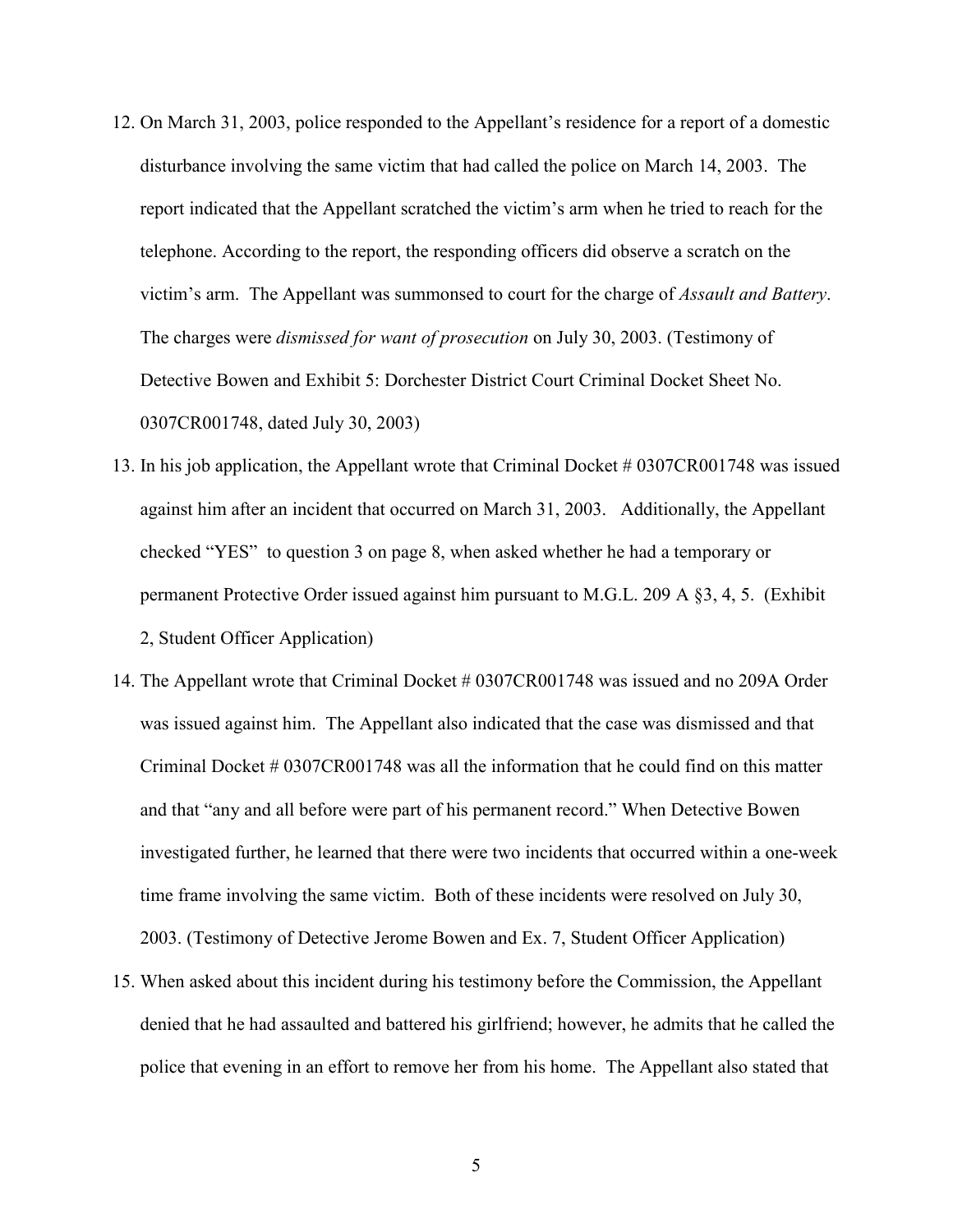the victim "confessed" that she had scratched herself. When questioned further about this, the Appellant indicated that the victim "confessed to him" and he was uncertain whether she told the police or the prosecutors that her wound was allegedly self-inflicted. (Testimony of Appellant and Exhibit 9 Videotape of Appellant's Discretionary Interview)

- 16. The Boston Police Department viewed the Appellant's involvement with the courts for domestic assault and battery as disturbing. The Department was alarmed when it learned the Appellant had domestic disturbances with two different victims. Furthermore, the incidents occurred within a 6-year period of time which indicated to the Department that the Appellant was developing a pattern of violence. (Testimony of the Robin Hunt)
- 17. The background investigation also revealed that, after the police went to the Appellant's house twice within a two week period for domestic disturbances, his firearm license was revoked. The Appellant's firearm license was not reinstated until August 4, 2003. (Exhibit 8, Firearms Record Letter and Testimony of Robin Hunt)

### Employment History

- 18. The investigation into the Appellant's background revealed that the Appellant had been a member of the City of Boston Municipal Police Department since 1997. Detective Bowen requested the Appellant's employment and personnel file from the Boston Municipal Police Department from 1997-2006. (Testimony of Detective Bowen and Exhibit 2, Student Officer Application)
- 19. On page 11, Question I, of the Student Officer Application, the Appellant checked "YES" when asked whether he had ever been disciplined for fighting verbally and physically with other workers or supervisors at work. (Exhibit 2, Student Officer Application)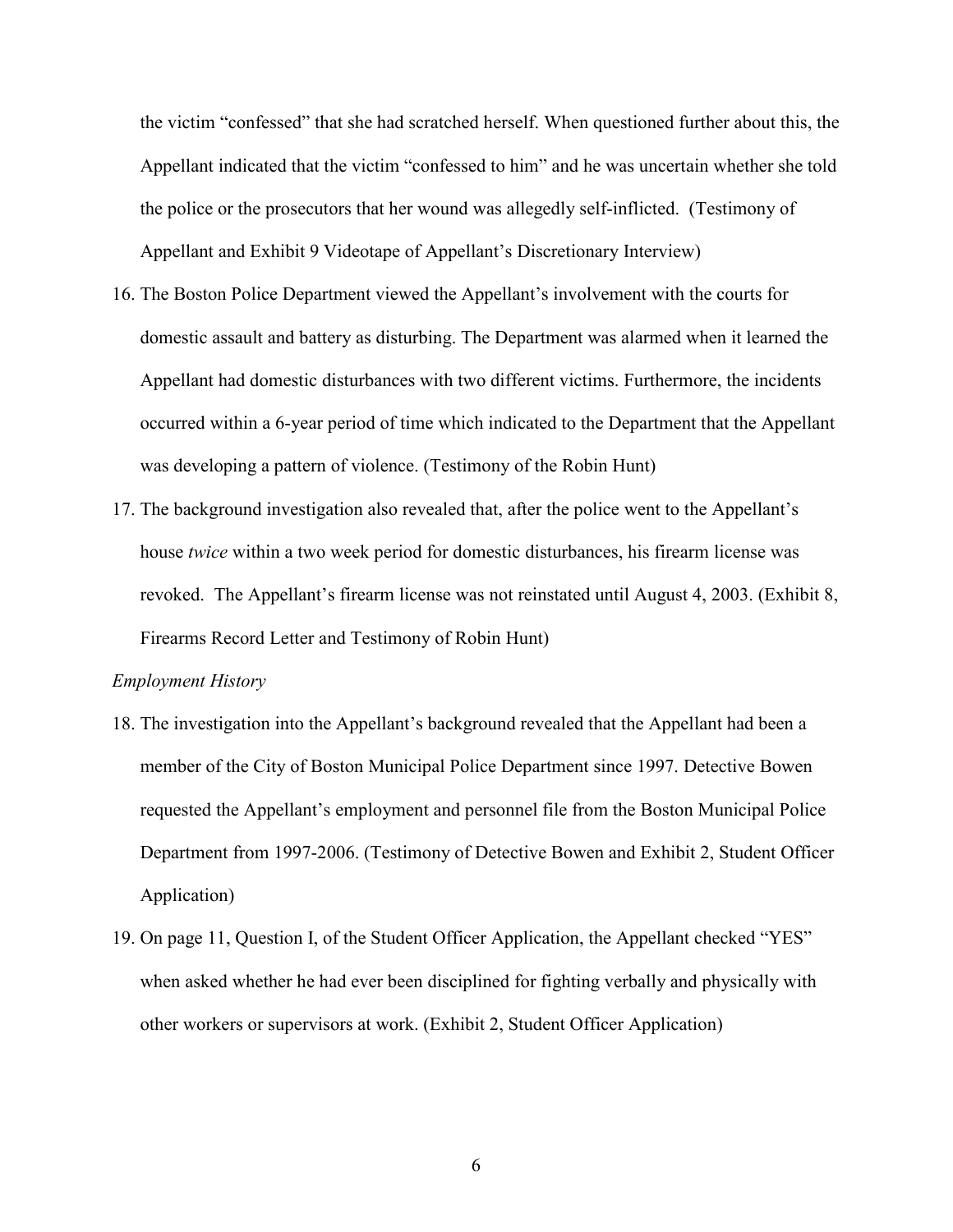- 20. On page 11, question J, of the Student Officer Application, the Appellant checked "YES" when asked whether he had been disciplined by an employer for any reason. (Exhibit 2)
- 21. In response to questions I and J on page 11, the Appellant attached a separate page and admitted that he received two oral reprimands, a written reprimand, a one-day suspension and three-day suspension while working as Municipal Police Officer. (Exhibit 2, Student Officer Application)
- 22. On August 8, 1999, Sgt. Ahern issued an oral warning to the Appellant for being out of uniform while on duty. Later in the day, the Appellant received a written warning for disobeying a direct order. When asked about the reprimands during his testimony before the Commission, the Appellant stated that he was changing in his work station when Sgt. Ahern gave him an oral reprimand. (Exhibits  $2 \& 10$ ; Testimony of the Appellant)
- 23. The Appellant revealed that Sgt. Ahern issued a written warning against him on August  $30<sup>th</sup>$ for washing his personal vehicle in the tow lot. When asked about this incident during a discretionary interview, the Appellant admitted that he used "poor judgment" when he washed his personal vehicle while on duty. (Exhibit 9)
- 24. On November 30, 1999, Sgt. Flores issued an oral warning to the Appellant for not having the proper patches on his uniform. When asked about this incident during his testimony before the Commission, the Appellant stated that the Sergeant had to write him up because he did not have an opportunity to change over his uniform patches. (Exhibits  $2 \& 9$ ; Testimony of the Appellant)
- 25. On October 16, 2002, Appellant received a one-day suspension for returning to work without wearing a uniform. The Appellant revealed in his application that he told a Superior Officer, "that he was a figment of his imagination and wasn't there," while he was being ordered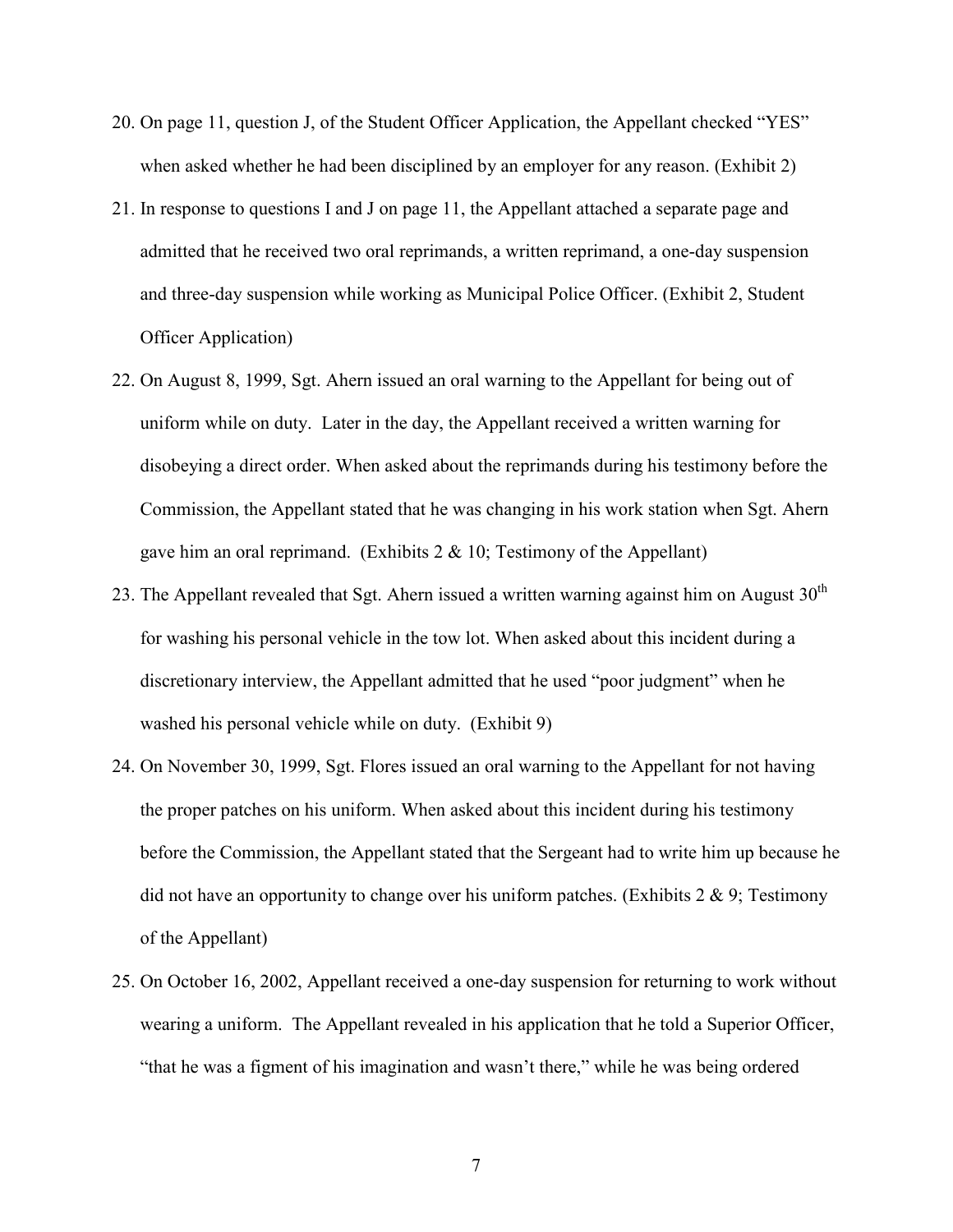around. When asked to further explain this incident during his testimony before the Commission, the Appellant admitted that he exchanged words with his Supervisor. (Testimony of Appellant)

- 26. Lastly, the Appellant stated that on March 3, 2005, he received a three-day suspension when he issued parking tickets while stationed at the Water and Sewer Parking Lot. When asked about this incident during his testimony before the Commission, the Appellant stated that he argued with a Superior Officer because he was doing his job. He indicated that he was instructed to list the tickets he issued. The Appellant contended that he was suspended because he issued tickets to a Superior Officer's friend. (Testimony of the Appellant)
- 27. On a separate page attached to the Application, the Appellant indicates that he was not selected for the Boston Police Department because of his "background." When asked to elaborate at the Civil Service Commission hearing as to what he meant when he wrote "background", the Appellant testified that it was because of his criminal history. (Exhibit 2; Testimony of Appellant)
- 28. Based on the background investigation and the totality of circumstances involving the Appellant's criminal history, the Boston Police Department found the Appellant to be unsuitable to be a police officer. (Testimony of Robin Hunt)
- 29. The Appellant was officially bypassed for appointment as a Boston police officer and was PAR .09 removed from certification number 260616 on February 1, 2007. (Exhibit 9, Package Submitted by HRD)

#### **CONCLUSION**

 The role of the Civil Service Commission is to determine "whether the Appointing Authority has sustained its burden of proving that there was reasonable justification for the action taken by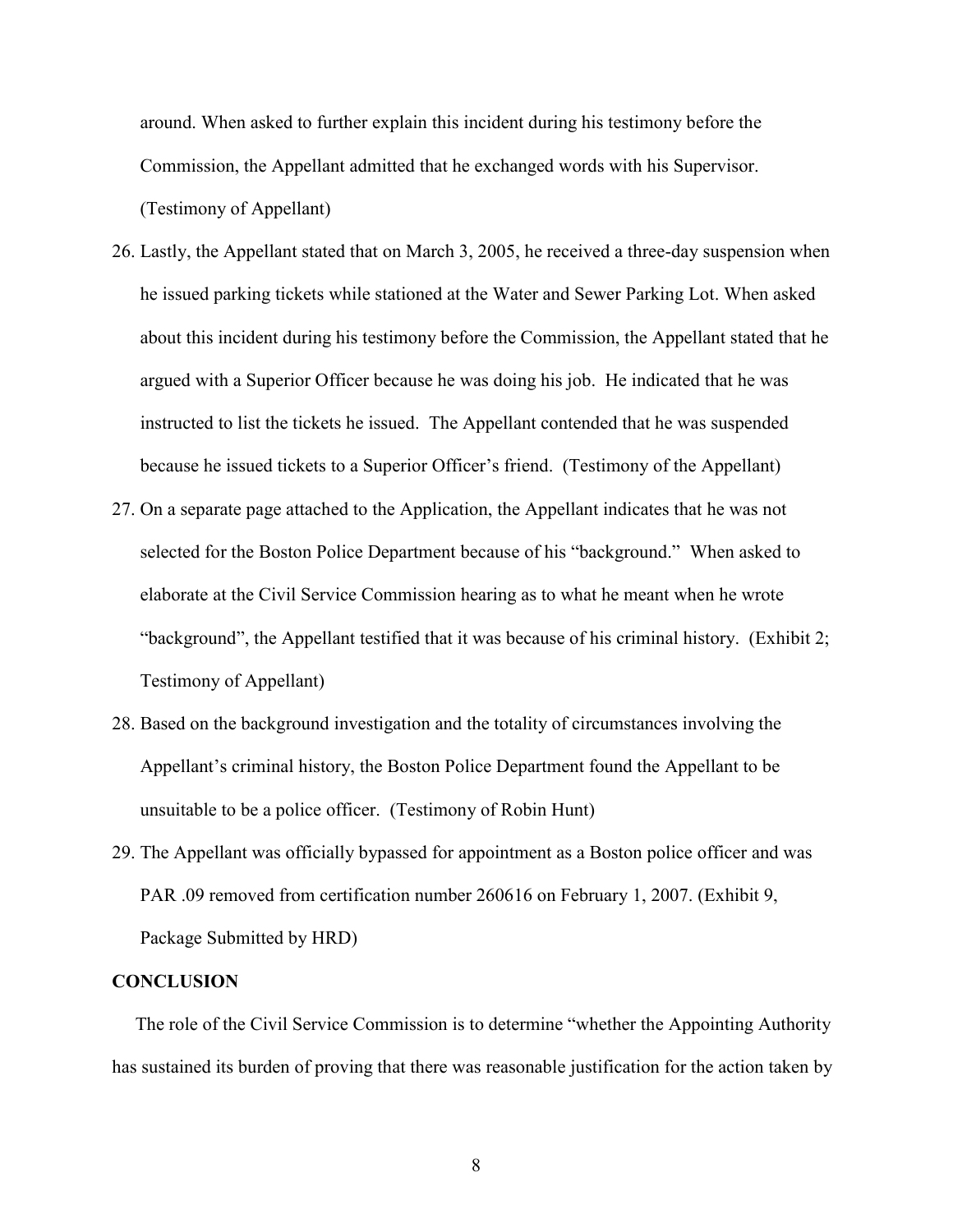the appointing authority." City of Cambridge v. Civil Service Commission, 43 Mass. App. Ct. 300, 304 (1997). Reasonable justification means the Appointing Authority's actions were based on adequate reasons supported by credible evidence, when weighed by an unprejudiced mind, guided by common sense and by correct rules of law. Selectmen of Wakefield v. Judge of First Dist. Ct. of E. Middlesex, 262 Mass. 477, 482 (1928). Commissioners of Civil Service v. Municipal Ct. of the City of Boston, 359 Mass. 214 (1971). G.L. c. 31, § 2(b) requires that bypass cases be determined by a preponderance of the evidence. A "preponderance of the evidence test requires the Commission to determine whether, on a basis of the evidence before it, the Appointing Authority has established that the reasons assigned for the bypass of an Appellant were more probably than not sound and sufficient." Mayor of Revere v. Civil Service Commission, 31 Mass. App. Ct. 315 (1991). G.L. c. 31, § 43.

 Appointing Authorities are rightfully granted wide discretion when choosing individuals from a certified list of eligible candidates on a civil service list. The issue for the Commission is "not whether it would have acted as the appointing authority had acted, but whether, on the facts found by the commission, there was reasonable justification for the action taken by the appointing authority in the circumstances found by the commission to have existed when the Appointing Authority made its decision." Watertown v. Arria, 16 Mass. App. Ct. 331, 332 (1983). See Commissioners of Civil Service v. Municipal Ct. of Boston, 369 Mass. 84, 86 (1975) and Leominster v. Stratton, 58 Mass. App. Ct. 726, 727-728 (2003). However, personnel decisions that are marked by political influences or objectives unrelated to merit standards or neutrally applied public policy represent appropriate occasions for the Civil Service Commission to act. City of Cambridge, 43 Mass. App. Ct. at 304.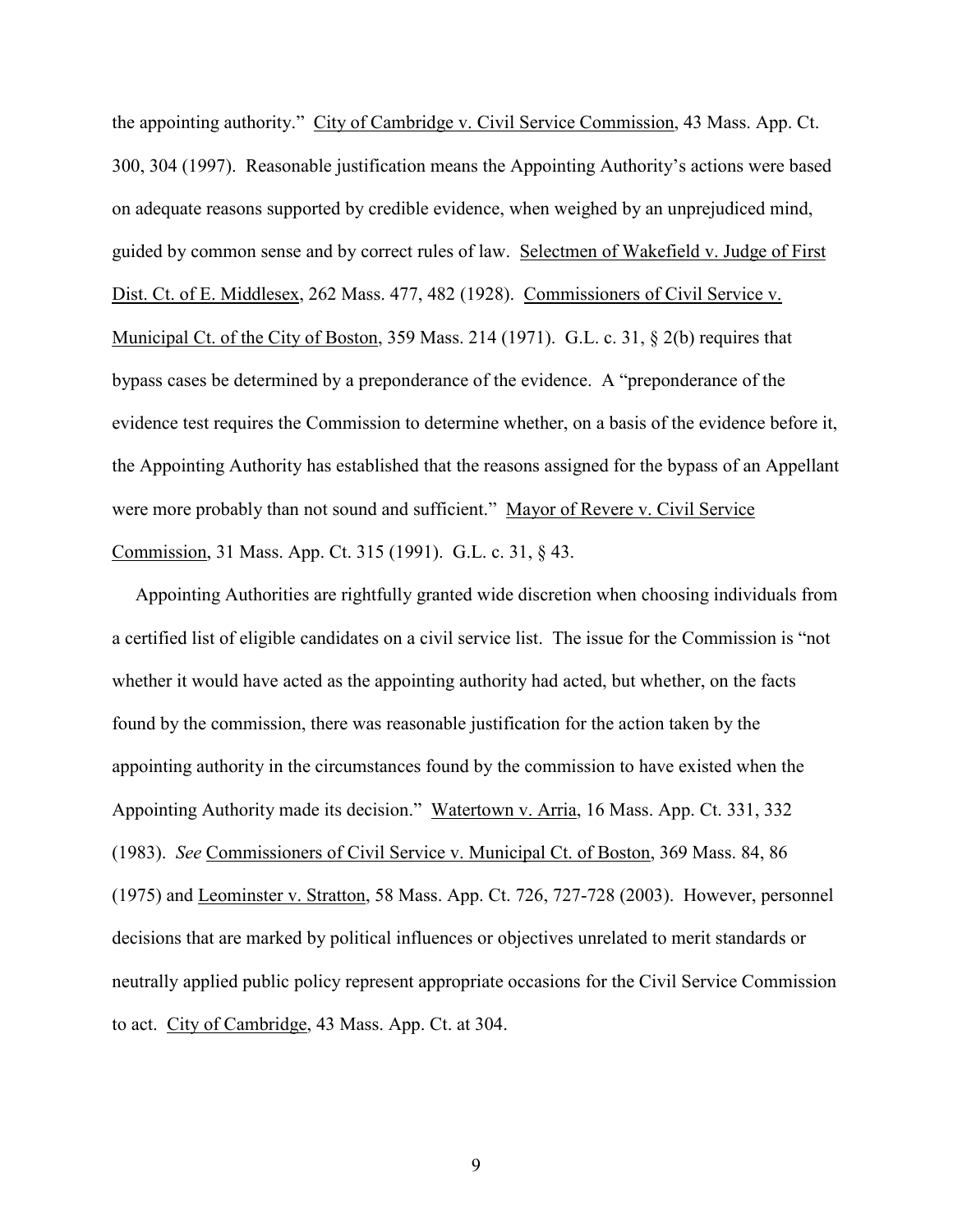Mr. Allen is a long-time resident of Boston and a 10-year employee of the City of Boston. He worked as a municipal police officer in the City of Boston for the Boston Municipal Police Department for approximately five years prior to the abolishment of his position. He is a likeable, well-mannered man with a sincere desire to serve the Boston Police Department as a police officer. Unfortunately for the Appellant, however, his background provides the City of Boston with reasonable justification for bypassing him for employment as a police officer with the Boston Police Department.

 During the investigation into the Appellant's background, the Department discovered that the Appellant was charged three times for Domestic Assault and Battery. While all the cases were dismissed for want of prosecution, they did involve two, different victims. The Commission has long held that an applicant's arrest record, even where there is no conviction, is entitled to some weight by the appointing authority in making its decision.

 A police officer, as a public figure sworn to uphold the laws of the Commonwealth, is expected to adhere to certain standards of conduct. In this case, the applicant's record shows a history of poor judgment, a pattern of violence, and criminal behavior. The charges brought against the Appellant for Domestic Assault and Battery illustrate unacceptable behavior, to say the least. Within a two- week span, the police responded to the Appellant's house for domestic disturbances. However, what is also alarming was that the Appellant was charged by two, separate victims for Assault and Battery.

 Further, the Appellant's employment history was also troubling. Within a two-year period of time the Appellant received an oral reprimand, written reprimands, a one-day suspension and three-day suspension for various infractions. The Appellant admitted in a hearing at the Civil Service Commission and during a discretionary interview with the Boston Police Department,